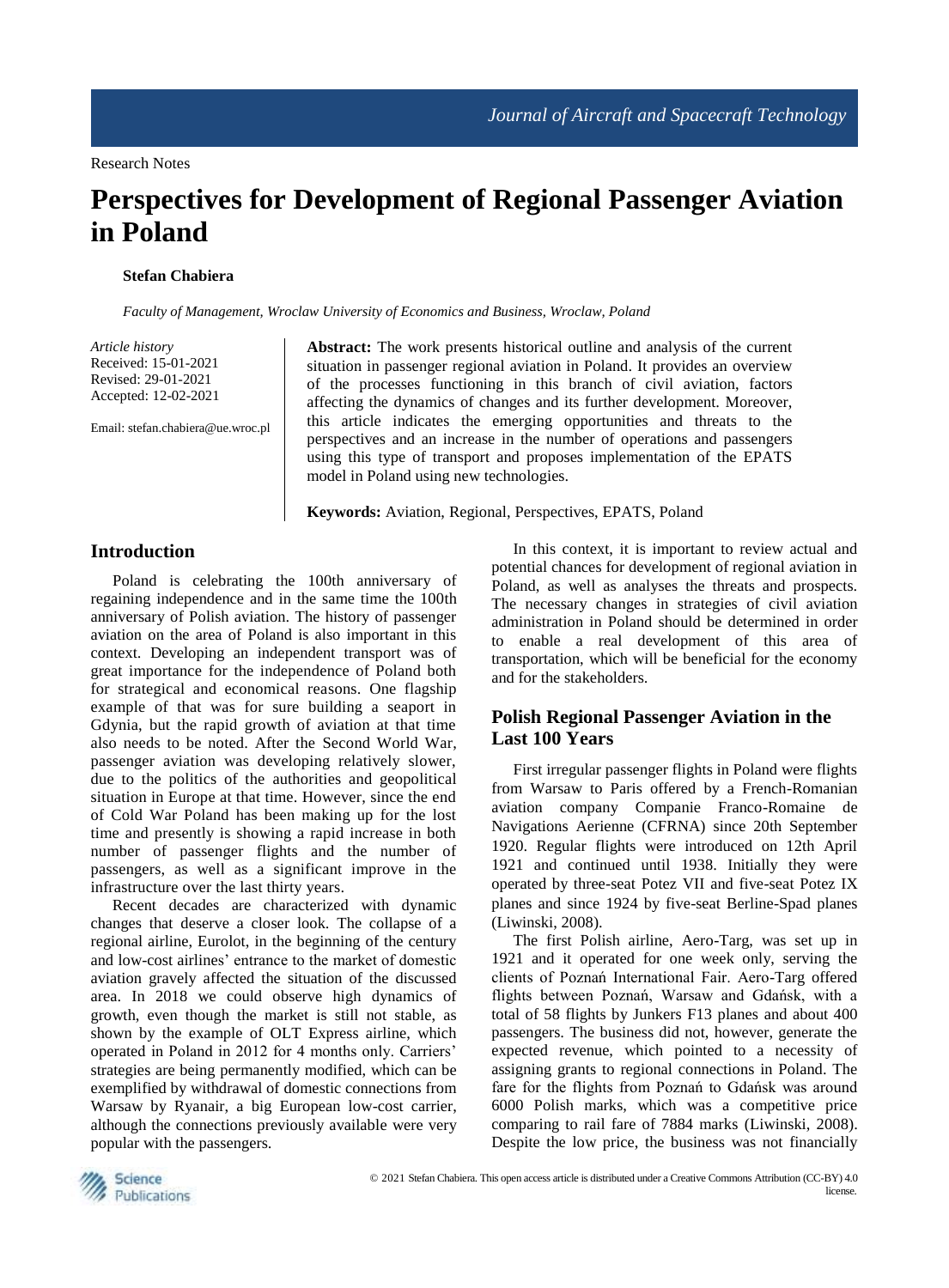beneficial, which might have been due to passengers' fears of using the new means of transport.

The first regular flights in Poland offered by a Polish airway started in September 1922, using planes of Polish Aviation Company Aerolloyd (with German funds) between Warsaw and Gdańsk and between Warsaw and Lwów and later also to Cracow and Vienna. What is important, these connections were subsidized by the Polish government. During 6 years the airline operated 12200 flights with 27500 passengers, as well as mail and goods. In 1925 the company changed its owner and was taken over by Polish capital, so it changed name to Polish Aviation Company Aerolot. New airlines were also set up in different regions of the country, but only one of them, Greater Poland-based Aero covered regular passenger flights between Warsaw and Poznań. In the end of 1928, a fusion took place between Aero, Aerolot and Silesian Aviation Company, which created the LOT Airlines. The company was strongly granted by the government, as its incomes did not cover even 1/3 of its costs. Thanks to government's support, the carrier quickly developed its fleet and the number of connections, both domestic and international (including flights to Lydda in Palestine). In 1939 Polish Airlines LOT employed almost 700 people, including 25 pilots and 37 navigators and onboard mechanics. Its fleet consisted of 18 liners and 8 auxiliary planes (Liwinski, 2008). Nowadays LOT uses almost 70 planes and employs 620 pilots and 1100 crew members, covering in average 350 flights a day on more than 90 routes in 4 continents.

I have described above the beginnings of aviation in Poland, in particular regional aviation, which at the time was of big importance. Even though nowadays Polish airports serve more than 30 million passengers every year and the growth of the aviation sector remains on a high level of more than a dozen per cent (ULC, 2018), regional aviation still requires an indirect or direct support. Connections available from Warsaw in the past, i.e., to Białystok, Częstochowa, Łódź, Koszalin, Olsztyn-Dajtki, or Słupsk, were abandoned due to low financial effectiveness or lack of appropriate infrastructure (Chabiera, 2018). In the 1990 s Eurolot company was set up to provide services in the field of regional aviation but it suspended its business because of worsening financial conditions.

Regional connections realized by low-cost airlines also deserve some attention. Primarily they were not subsidized or covered by support programs based on public funds, which caused the closing of DirectFly airlines in 2007, after only 2 years of providing domestic connections operated by 33-seat planes Saab 340 A, including connections not only from Warsaw.

In 2012 similar connections (but operated by much larger planes) were offered by OLT Express airlines. Even

though it was active only for 4 months, it served more than 600 000 passengers, while DirectFly served only about 25 000. OLT Express's fall was not caused by financial problems but by blocking its funding by its parent company, Amber Gold, in the first stage of its operation.

New solutions have appeared on the market of regional aviation. Local authorities interested in its development started to subside connections from their local airports. Two examples of that can be connections ordered by authorities managing (or co-managing) airports in Bydgoszcz and in Zielona Góra. Voivodeships started to order promotional actions onboard planes (marketing services for regions), which is also a way of financing connections from airports of low profitability. Also, numerous privileges in airport charges have encouraged airlines like, for example, Ryanair, to start new domestic and regional connections, including ones outside Warsaw. It has to be noted, though, that regional connections are subject to numerous changes. Ryanair used to operate domestic connections from Modlin airport, then moved to Chopin airport in Warsaw. Quite soon yet it cancelled those connections on the end of 2018. It only covered flights between local airports, excluding the capital.

The development and growth of local airports is of importance for the development of this type of aviation. In the last decade, airports in Modlin, Lublin, Szczytno and Radom were opened. Other airports carry out investments to increase their capacity and the quality of service. A shift in the sources of income can also be observed from airport services to accompanying services (parkings, commerce, etc.). This process is caused by a change in cooperation models between airports and airlines, as well as a growing competition in the field. Smaller cities (Opole, Białystok, etc.) also invest in aviation infrastructure. However, the negative example of Radom-Sadków airport (where after half a year passenger connections were stopped) makes them act less ambitiously and less costly.

The examples described above confirm both a potential of growth of local connections market and a continuing instability of the sector. On the one hand, it raises chances for new entities, operating in non-standard business models, but on the other hand, it consists a grave risk for investors interested in those solutions.

## **Analysis of the Potential and Directions of Development of Regional Aviation in Poland**

There are 65 public use airports (including uncertified) and airports of exclusive use. In the last 10 years, only 15 of them offered regular, publicly available flights. This shows the potential for development of regional aviation within the framework of European Personal Air Transportation System (EPATS),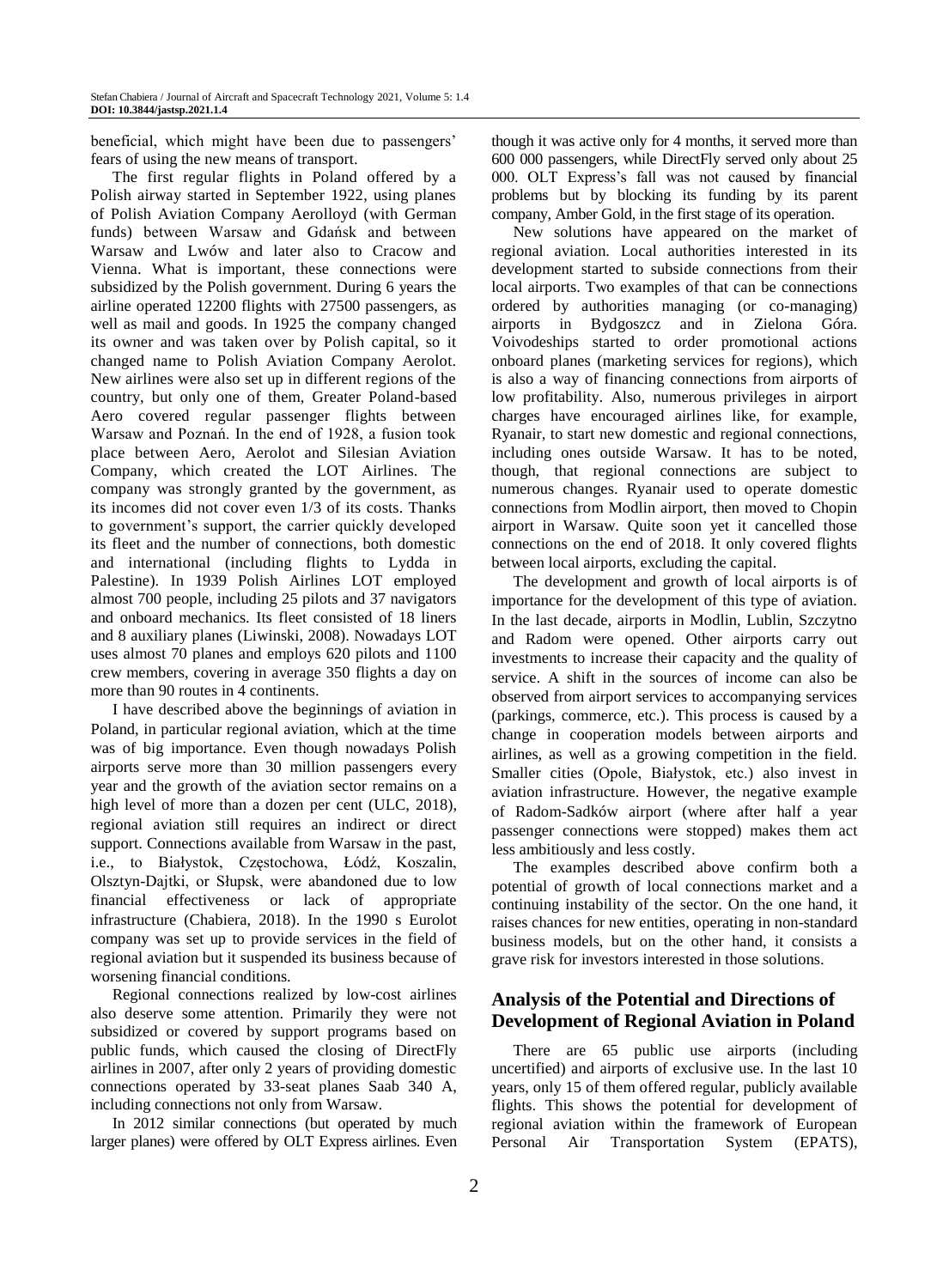established in 2008 by a consortium of 10 entities from 5 countries: Poland (represented by Institute of Aviation), France, the Netherlands, Germany and Hungary (Jaroszewicz and Wróblewski, 2014). According to that model, a business solution ought to be established and implemented, based on the presently existing infrastructure and small planes. It would be necessary as is shown by the example of Polish aviation described above - to create solutions in cooperation with local authorities. Developing a network should lead to complementing - but not to replacing - the existing net of road and rail connections. The potential of such undertaking is shown by the example of OLT Express, which was able to generate a high load factor even on short-distance connections. This conception is not new and it has been covered in literature (Marciszewska, Hoszman 2010; Majka 2015; Mączka 2016), yet no attempts have so far been made to implement it. This was caused, among other factors, by lacks in infrastructure for safety of passenger aviation operations. This includes mostly navigation of take-offs and landings and providing airport services. The development of technology, however, allows to abandon costly ILS systems and to replace them with Global Navigation Satellite System (GNSS), which does not have the precision of highestcategory ILS (Mirosław *et al*., 2014), but is comparable to first-category ILS, which is used in most airports in Poland. New technologies also allow a remote operation of airports in the model of Remote Tower Services (RTS), developed in Sweden, lowering the cost of small airport operation (Josefsson *et al*., 2017). Thus, the technological potential for developing EPATS is now much higher than in the time of its establishing. A complex preparation of such implementation is required to enable the success of the idea.

An alternative to financing based on cooperation with local authorities can be selling connections from regional network to airlines lacking sources of clients. In this solution of so-called connecting flights, a big airline purchases local connections which help it load planes travelling on profitable long-distance flights. This requires, of course, a coordination of networks and connection schedules, but it can generate business benefits to both sides of such agreement.

It must be noted that a non-diversified model of income of a regional airline, i.e., financing based only on ticket fees, does not give a potential for business success, as is shown by experiences described before. This is caused by high costs of aviation business and commonly available alternative forms of transport, functioning well on short distances. It is necessary to identify other sources of possible benefit which allow to generate stable income. As was shown above, they can be based on development of the region, leading to orders from local authorities, on profits for large airlines which can

gain new passengers for their profitable long-distance flights, but other options are also available. For example, the prestige of passengers travelling by a luxurious means of transport can be connected to additional services (VIP services, business parlors, additional sale onboard, etc.). Another source of income can be creating transport connections for business localized in big distance from large airports, which could operate more effectively if it were connected to international network of air transport.

Regardless of the above considerations on possible business model, a stable growth of number of passengers of regional aviation in Poland can be expected, also in the presently available forms of airline business. Such conclusion can be drawn from prognoses of development of the sector in the coming years, the growth of wealth of people in Poland and the popularity of this form of transport, resulting from a significant reduction of ticket prices and a growing availability of plane connections. Technological development allows to establish networks of connections based on analyses of clients' needs resulting from their activity, which can be effectively observed thanks to social media. Those factors will positively affect the development of aviation based on presently existing airports, but they will not meet whole demand in this respect. It is worth noting that two voivodships do not have their airports.

#### **Conclusion**

As it was shown above, regional aviation has had a significant role in development of regions. Legislative changes and local authorities' determination to obtain air connections led to unlocking the potential of this type of aviation, which resulted in development and enhancement of airport infrastructure and an increase in the number of passengers.

The project of Central Communication Port will also have an impact on further development of aviation, including regional aviation, as it will significantly change the whole sector. It is some kind of analogy to sea port in Gdynia, mentioned in the beginning. However, financial effectiveness of the project is unknown, especially when we take into account the existing and constructed airports in this region of Europe. So far, there are no scientific works analysing the impact of this project on Polish regional aviation.

In the last decades, the most important factor affecting aviation in the world, in Europe and in Poland, were deregulation packages, allowing low-cost airlines enter the market, increasing competition and availability of air transport for the passengers. To implement the EPATS model, described above, further changes in law will be required, allowing airports of exclusive use to operate commercial passenger flights to a higher degree.